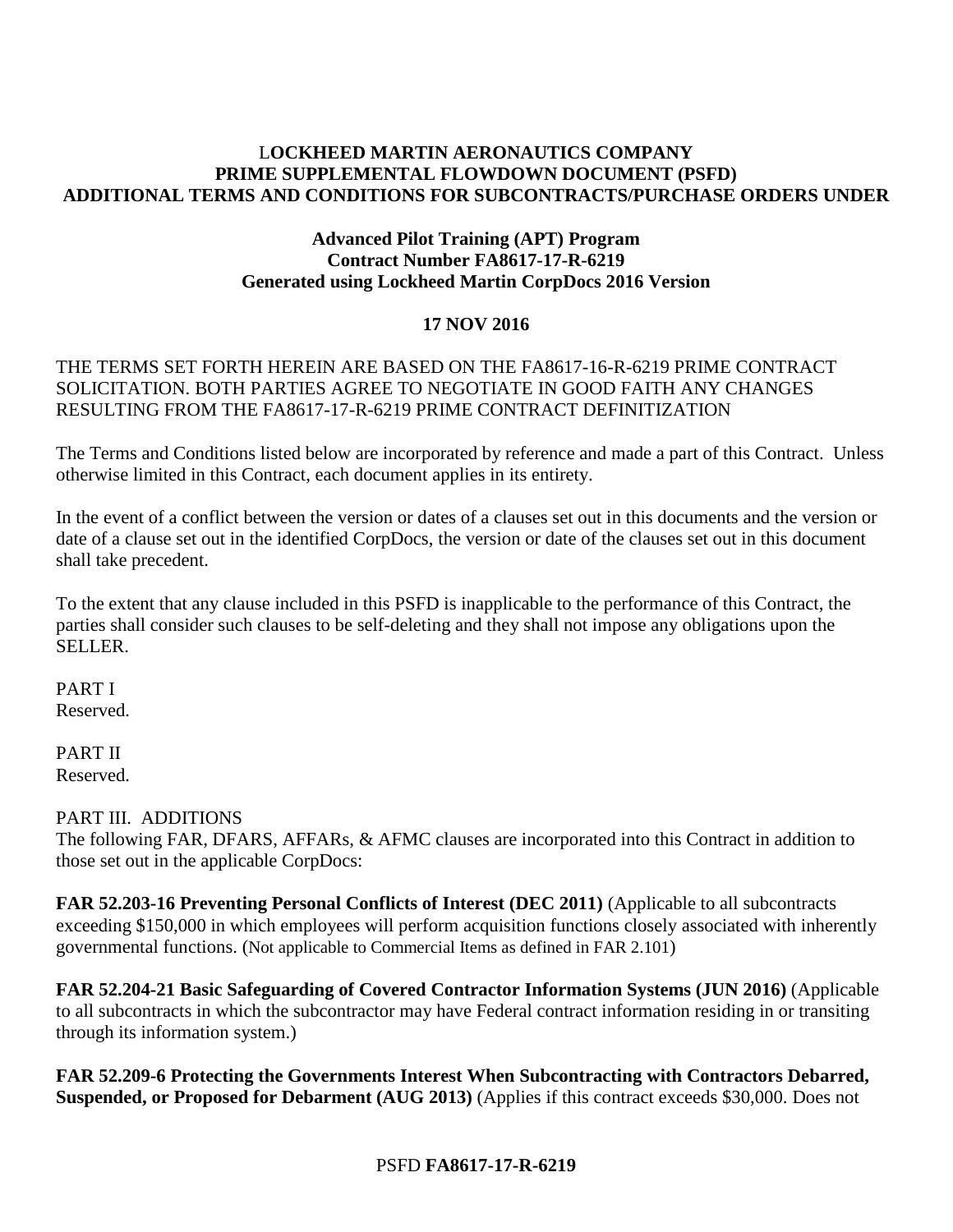apply if this contract is for commercial off the shelf items. Copies of notices provided by Seller to the Contracting Officer shall be provided to Lockheed Martin.)

**FAR 52.219-9 ALT III Alternate III - Small Business Subcontracting Plan (OCT 2015)** (Applies if this contract exceeds \$700,000. Does not apply if Seller is a small business concern. "Contracting Officer" means "Lockheed Martin" in paragraph (c). Seller's subcontracting plan is incorporated herein by reference. Not applicable to Commercial Items as defined in FAR 2.101)

**FAR 52.222-44 Fair Labor Standards Act and Service Contract Labor Standards-Price Adjustment (MAY 2014)** (Applies if FAR 52.222-41 applies to this contract. "Contracting Officer" means "Lockheed Martin and the Contracting Officer" except in paragraph (e) where it means "Lockheed Martin." The notice period in paragraph (e) is changed to twenty (20) days. Adjustments made to this contract shall not be made unless or until the Contracting Officer make appropriate adjustments to Lockheed Martin's prime contract.)

**FAR 52.222-56 Certification Regarding Trafficking in Persons Compliance Plan (MAR 2015)** (Applies to solicitations for subcontracts for supplies, other than commercially available off-the-shelf items, acquired outside the United States, or services to be performed outside the United States; and where the subcontract is estimated to exceed \$500,000. In paragraph (d) "Contracting Officer" means "Contracting Officer and Lockheed Martin." In paragraph (e), "Government" means "Lockheed Martin.")

**FAR 52.222-99 Establishing A Minimum Wage For Contractors (DEVIATION 2014-O0017) (JUN 2015)** ("Contracting Officer" means "Lockheed Martin.")

**FAR 52.230-4 Disclosure and Consistency of Cost Accounting Practices--Foreign Concerns (OCT 2015)** ("Government" as used in the second and third sentences means "Government or Lockheed Martin." Applicable to subcontracts awarded to a foreign subcontractor unless the subcontractor is otherwise exempt from CAS. Not applicable to Commercial Items as defined in FAR 2.101)

**FAR 52.246-15 Certificate of Conformance (APR 1984)** (Applies to subcontracts where subcontractors will make direct shipments to the Government and there is no intervening acceptance by Lockheed Martin.)

**FAR 52.249-3 Termination for Convenience of the Government (Dismantling, Demolition, or Removal of Improvements) (APR 2012)** ("Government" and "Contracting Officer" mean "Lockheed Martin" except in paragraph (n) where "Government" means "Lockheed Martin and the Government" and "Contracting Officer" means "Lockheed Martin or the Contracting Officer." In paragraph (c) "120 days" is changed to "60 days." In paragraph (d) "15 days" is changed to "30 days," and "45 days" is changed to "60 days." In paragraph (e) "1 year" is changed to "six months." In paragraph (l) "90 days" is changed to "45 days." Paragraph (j) is deleted. Settlements and payments under this clause may be subject to the approval of the Contracting Officer. Not applicable to Commercial Items as defined in FAR 2.101)

# **DFARS 252.204-7015 Notice of Authorized Disclosure of Information for Litigation Support (May 2016)**

**DFARS 252.239-7017 Notice of Supply Chain Risk (Nov 2013)** (Applicable to solicitations for subcontracts that involve the development or delivery of any information technology whether acquired as a service or as a supply. "Government" means "Lockheed Martin and the Government")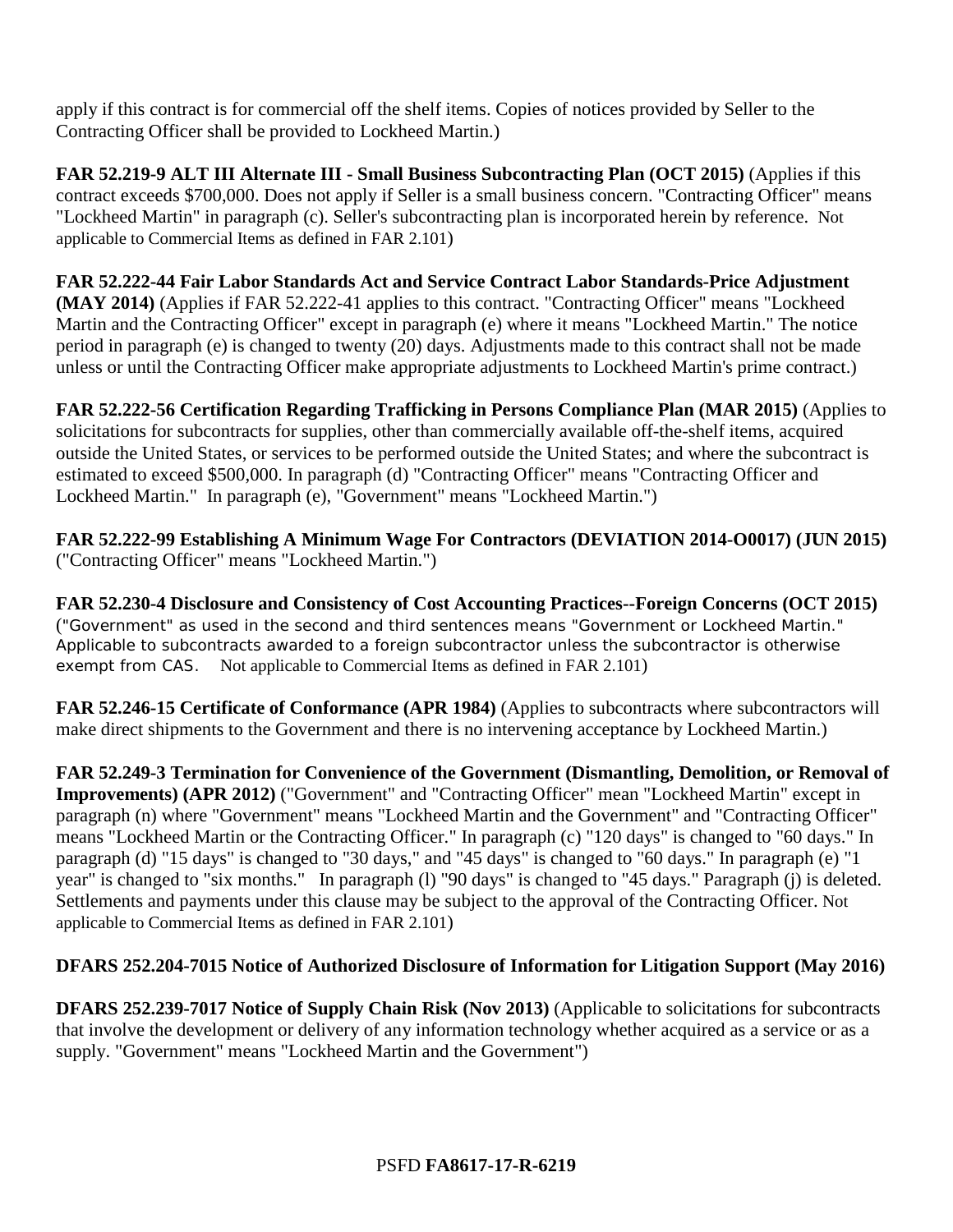#### **AFFARS 5352.223-9000 Elimination of Use of Class I Ozone Depleting Substances (ODS) (Nov 2012)**

(The blank in paragraph (d) is completed with "None." In paragraph (d) "Contracting Officer" means "Lockheed Martin." Not applicable to Commercial Items as defined in FAR 2.101)

**AFMC 5352.227-9000 Export-Controlled Data Restrictions (Jul 1997)** ("Contracting Officer" means "Lockheed Martin.")

## **H-001 - DELIVERY AND LICENSE RIGHTS FOR TECHNICAL DATA AND COMPUTER SOFTWARE NECESSARY FOR ORGANIZATIONAL AND DEPOT-LEVEL MAINTENANCE AND TRAINING SYSTEMS (JUN 2016)**

(a) Definitions. As used in this special contract requirement and associated PO line items:

1. OMIT Data" is defined for the purposes of this contract as all technical data, computer program, computer software documentation, computer data bases and graphics pertaining to the APT systems and associated equipment required to successfully conduct all operation; maintenance, which includes organizational, intermediate, and depot-level maintenance; installation; and training. OMIT Data includes all technical data required to accomplish maintenance, including Air Force sustainment of the technical data itself.

## A. OPERATION

"Operation" includes all procedures, guidance, and instructions for ground and inflight operating, handling, testing, emergency, utilization, familiarization, and functional use of the Aircraft, Engine(s), Support Equipment (SE), Aircrew Training Devices (ATDs), and Ground Training Devices (GTDs) to perform their intended functions. Operation also includes all data to identify, catalog, stock, source, acquire, procure, replenish, package, handle, store, and transport all Aircraft, Engine(s), SE, ATD, and GTD systems, subsystems, assemblies, subassemblies, components, parts, and pieces.

## B. MAINTENANCE

"Maintenance" includes all scheduled and unscheduled organizational, intermediate, and depot-level maintenance and repair capabilities to maintain, inspect, test, service, adjust, troubleshoot, analyze, remove, replace, repair, install, disassemble, reassemble, and overhaul to maintain in, or restore to, a serviceable condition the Aircraft, Engine(s), SE, ATD, and GTD systems, subsystems, assemblies, subassemblies, components, subcomponents, parts, and pieces.

## C. INSTALLATION

"Installation" includes infrastructure such as facility planning, site surveys, hangers, maintenance facilities, supply chain management, hush houses, test cells, test stands and benches, runways, ramps, wash racks, fueling/defueling stations, tools, SE, communications, data links, security, data information technology, and all other data and planning necessary for the initial standup and continued operations, training, sustainment, and maintenance at all operational sites as well as organizational, intermediate, and depot-level maintenance requirements in support of the Aircraft, Engine(s), SE, ATDs, and GTDs.

#### D. TRAINING

"Training" includes all formal and informal classroom, flight line, hanger, simulation, ground operation, and inflight supervised and unsupervised instruction in the flight of, operation of, use of, testing of, supply chain management of, and the organizational, intermediate, and depot-level repair and overhaul maintenance of the Aircraft, Engine(s) SE, ATDs, GTDs and their associated systems, subsystems, assemblies, subassemblies,

## PSFD **FA8617-17-R-6219**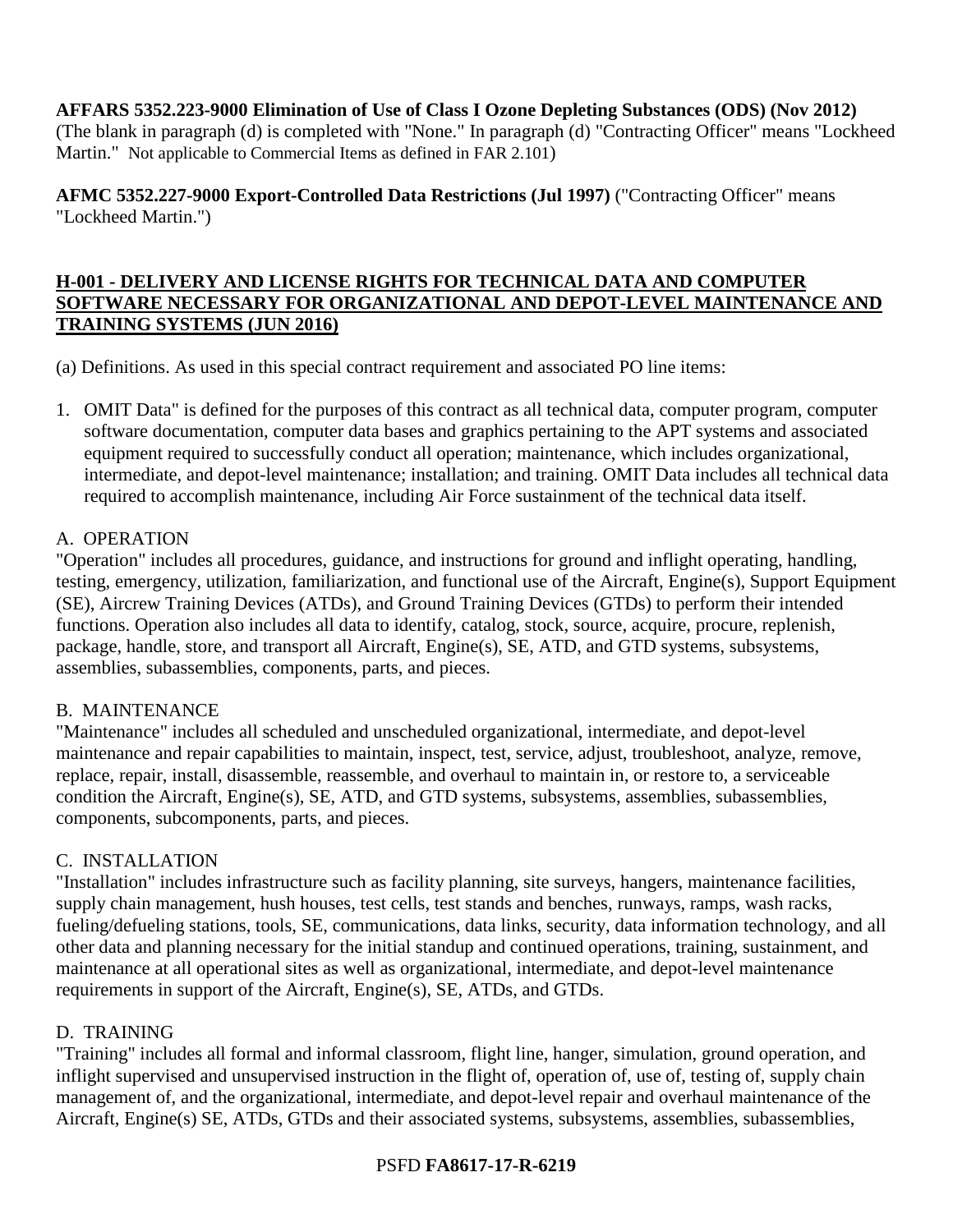components, subcomponents, parts, and pieces to facilitate personnel becoming proficient in operating, maintaining, and sustaining the APT system.

2. The term "depot-level maintenance" as used in this contract-

A. Includes, but is not limited to-

(i) Installation, inspection, localization, isolation, disassembly, interchange, repair, reassembly, alignment, checkout; and

(ii) Maintenance performed on material requiring repair, major overhaul, or complete rebuild of parts, assemblies, subassemblies, and end items, and including testing, and reclamation; and (iii) Maintenance performed for continuous airworthiness.

B. Does not include the manufacture of new items.

3. Other terms used in this special contract requirement defined in the following clauses have the same meaning as set forth in those clauses:

A. DFARS 252.227-7013; B. DFARS 252.227-7014; and C. DFARS 252.227-7015.

(b) Delivery Requirements. The Seller shall deliver all technical data and computer programs necessary for organizational, intermediate, and depot level maintenance of the entire APT weapon system and equipment. The Seller shall deliver all technical data and computer software developed for Training Systems. In addition, the Seller shall deliver all technical data and computer programs developed for Type 1 training.

1. General. The Seller shall provide the technical data and computer programs having the characteristics (e.g., content, format, and delivery medium) necessary for organizational, intermediate, and depot-level maintenance, technical data and computer software developed for support of Training Systems, and all technical data and computer programs for all Type 1 training as determined and required by the Government. The Government requirements for such technical data or computer software and programs include-

A. No less information or detail than industry standards, nor less than Lockheed Martin typically requires to perform such maintenance or training activities; and

B. Additional information or detail necessary for military purposes related to organizational, intermediate, and depot-level maintenance or training systems.

2. Depot-Level Maintenance Technical Data and Computer Software. Technical data and computer programs delivered as OMIT must comprise a complete package of all technical data and computer programs necessary for the Government to perform depot-level maintenance for the entire APT weapon system and equipment, including all systems, subsystems, and components without exception. This includes technical data and computer programs necessary for installation and deinstallation, and disassembly and reassembly, at the lowest practicable segregable level that does not require detailed manufacturing or process information. Examples of technical data and computer programs that are needed to perform depot-level maintenance include, but are not limited to, the following:

# PSFD **FA8617-17-R-6219**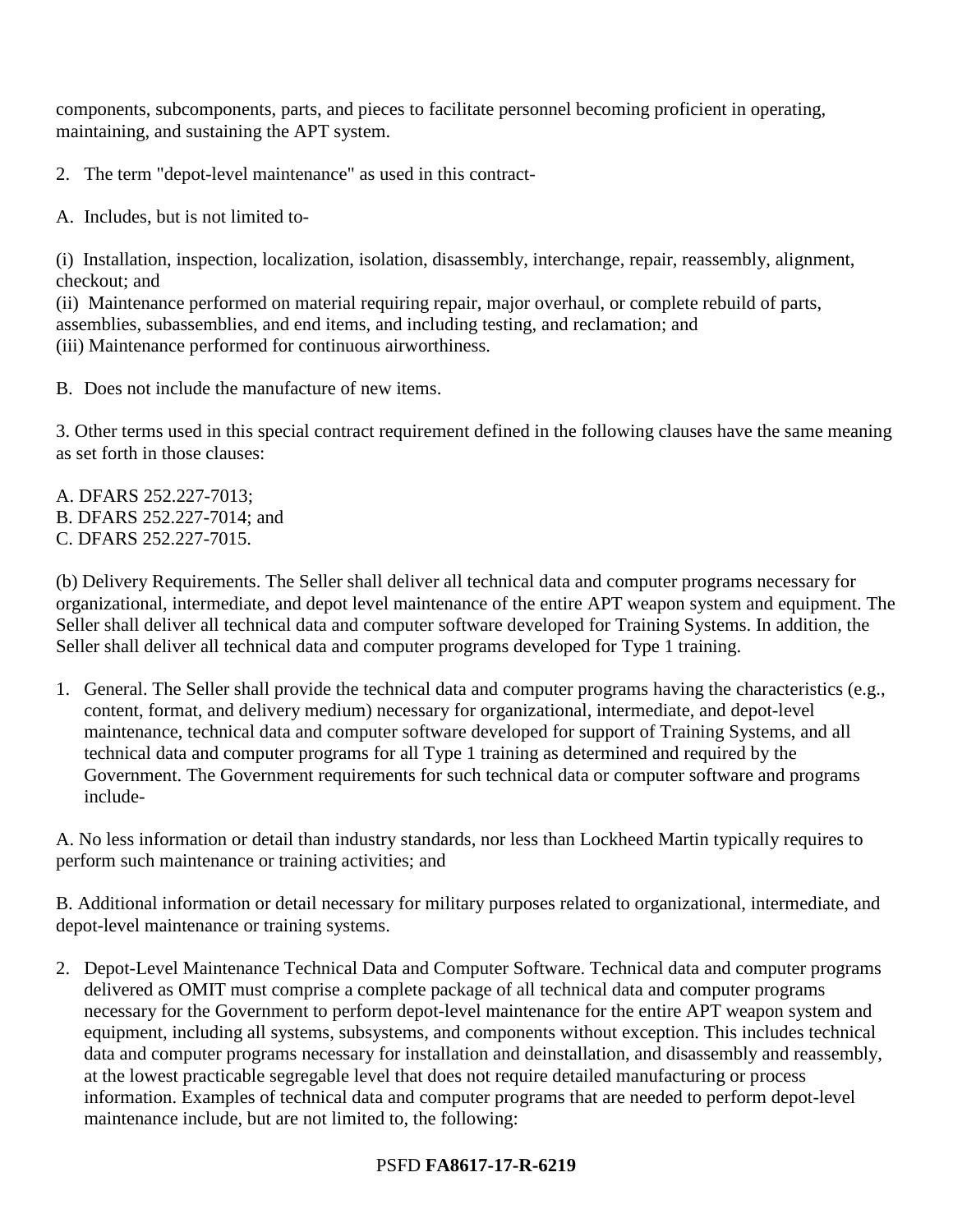- A. Detailed airframe technical data and information regarding all systems;
- B. Depot-level maintenance technical data and information regarding all systems, subsystems, and components;
- C. Interface Control Documents (ICDs); and

D. Computer software documentation necessary to perform depot-level maintenance on computer programs.

3. Training Systems Technical Data and Computer Software. Technical data, computer databases, computer software documentation, and computer software delivered must comprise a complete package of all technical data, computer databases, computer software documentation, and computer software necessary for the Government to support APT Training Systems, subsystems, and components. The Seller is not required to provide detailed manufacturing or process information.

(c) License Rights. Pursuant to the contract clauses and regulations governing rights in technical data and computer software (i.e., DFARS Subparts 227.71 and 227.72, 227.7202, 252.227-7013, 252.227- 7014, and 252.227-7015), the Government is granted unlimited rights in all technical data, computer programs and computer software documentation, necessary for operation, maintenance, installation, or training as described herein. However, for OMIT Data related to items developed exclusively or partially at private expense, the Government is willing to accept Government purpose rights. Commercial computer programs to be delivered as OMIT Data shall be subject to a commercial license consistent with DFARS 227.7202-1(a).

(d) Technical Data and Computer Software of Subcontractors and Suppliers. The Sellers's obligations in this special contract requirement shall apply to all technical data, computer programs, computer software documentation, computer databases, and computer software developed, delivered, or otherwise provided by subcontractors or suppliers at any tier, and regardless of whether the computer software documentation, computer programs, computer software, or technical data is or relates to commercial items or noncommercial items. The Seller shall include these requirements in its subcontracts or other contractual or legal instruments with its subcontractors or suppliers at any tier.

(e) Validation of Asserted Restrictions and Restrictive Markings. Nothing in this special contract requirement limits or otherwise affects the parties' rights or obligations specified in DFARS 252.227-7019 or 252.227-7037.

## **H002 IDENTIFICATION AND ASSERTION OF RESTRICTIONS ON TECHNICAL DATA AND COMPUTER SOFTWARE (JUN 2016)**

- (a) Definitions. Terms used in this Special Contract Requirement (SCR) that are defined in the following clauses and SCR have the same meaning as set forth in those clauses:
- 1. DFARS 252.227-7013;
- 2. DFARS 252.227-7014;
- 3. DFARS 252.227-7015;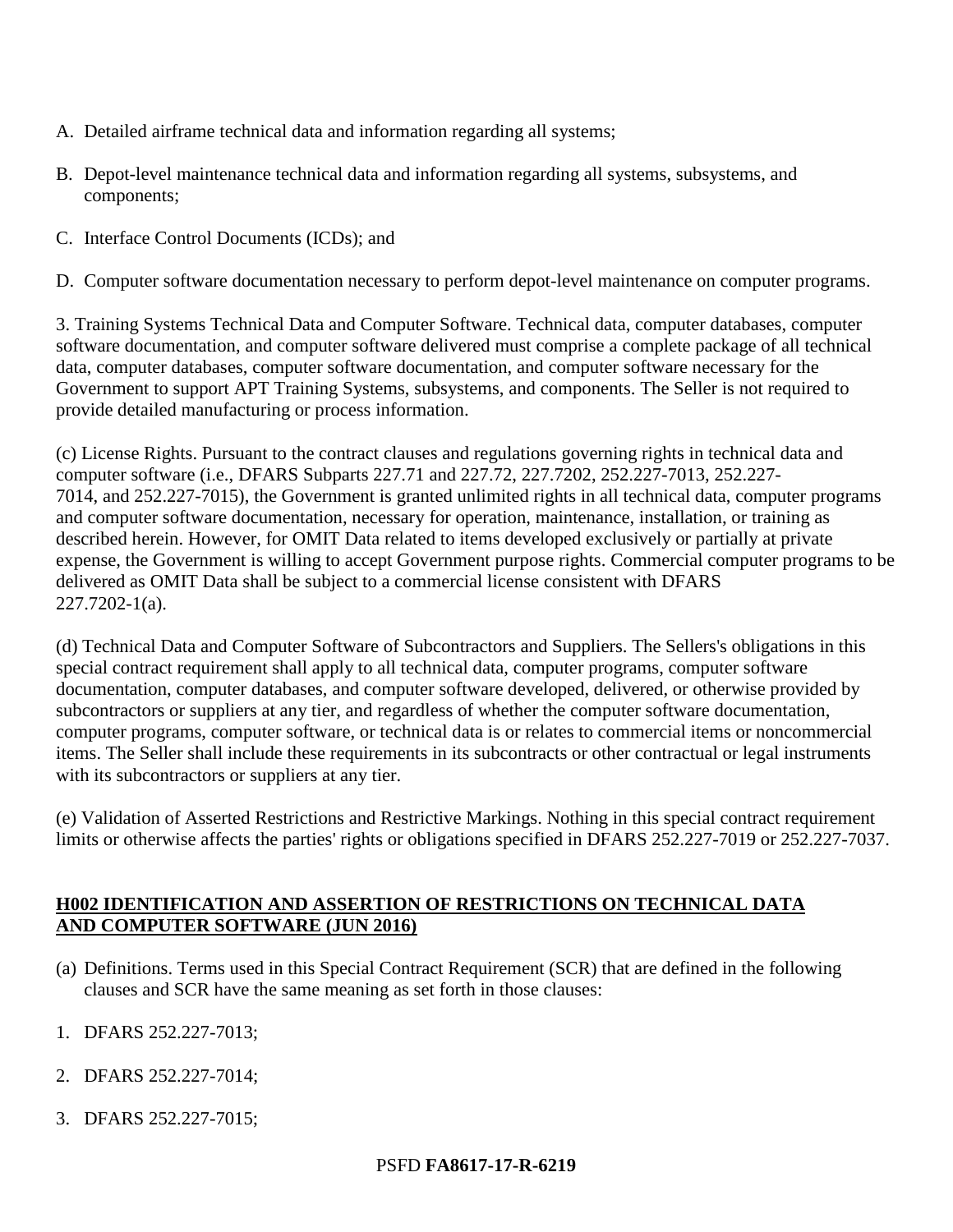## 4. DFARS 252.227-7017; or

5. H001 Delivery And License Rights For Technical Data and Software Necessary For Organizational, Intermediate, And Depot-Level Maintenance and Training Systems (June 2016)

(b) Identification and Assertion of Restrictions. The Seller shall not deliver or otherwise provide to the Government any technical data or computer software with restrictive markings (or otherwise subject to restrictions on access, use, modification, reproduction, release, performance, display, or disclosure) unless the technical data or computer software has been identified in accordance with the following requirements:

1. Pre-Award Identification and Assertion. The Seller (including its subcontractors or suppliers, or potential subcontractors or suppliers, at any tier) identified all technical data and computer software that it proposed to be delivered or otherwise provided with less than unlimited rights as follows:

A. Noncommercial Technologies. Noncommercial technical data and noncommercial computer software was identified pursuant to DFARS 252.227-7017.

B. Commercial Technologies. The Seller also identified and asserted any restrictions for all commercial computer software and commercial technical data (i.e., technical data pertaining to a commercial item) by providing the same types of information, using a similar format, and following the same procedures and requirements as specified at DFARS 252.227-7017.

C. The requirement to submit, complete, and sign the identification and assertions required by paragraphs (b) 1.A or (b) 1.B of this clause was considered a material element of source selection and failure to meet this requirement could have rendered the offer ineligible for award.

2. Post-Award Updates to the Pre-Award Identification and Assertions. Except as provided in this paragraph the Seller (including its subcontractors or suppliers at any tier) shall not supplement or revise the pre-award Identification and Assertions after contract award.

A. Noncommercial Technologies. Post-award identification and assertion of restrictions on noncommercial technical data and noncommercial computer software are governed by paragraph (e) of DFARS 252.227-7013 and DFARS 252.227-7014, respectively.

B. Commercial Technologies. The Seller may supplement or revise its pre-award identification and assertion of restrictions on commercial computer software and commercial technical data only if such an expansion or revision would be permitted for noncommercial computer software or noncommercial technical data pursuant to paragraph b.2.A of this clause (i.e., based on new information, or inadvertent omissions that would not have materially affected source selection).

C. Upon request by the Contracting Officer, the Seller shall provide sufficient information to enable the Contracting Officer to evaluate any listed assertions.

(c) Specific Identification of Technical Data and Computer Software. When identifying and asserting restrictions on technical data and computer software pursuant to paragraph (b) of this clause, the Seller shall—